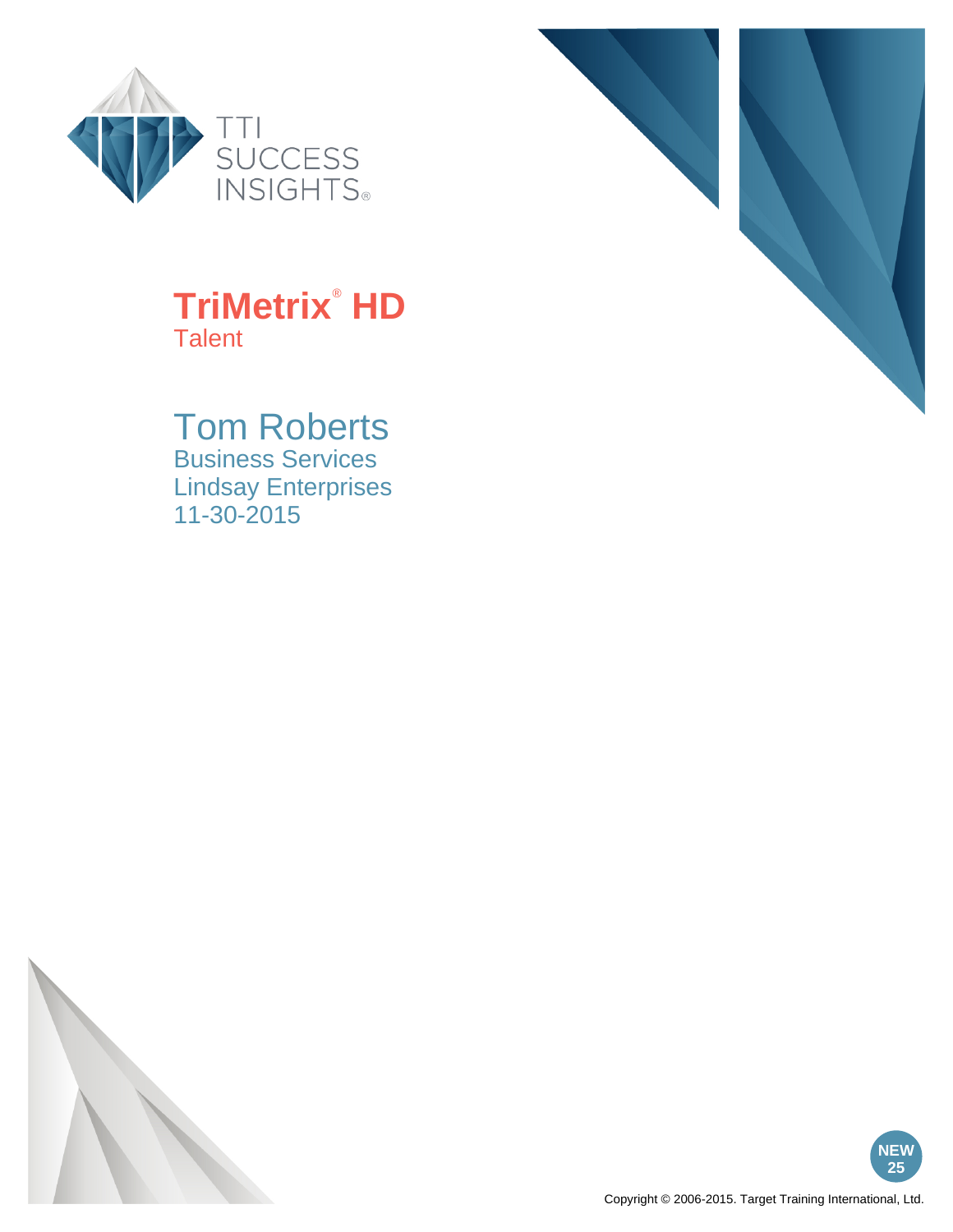



#### Introduction Where Opportunity Meets Talent<sup>®</sup>

Research has proven that job-related talents are directly related to job satisfaction and personal performance. People are well positioned to achieve success when they are engaged in work suited to their inherent skills, behavioral style and unique values. Your TriMetrix® HD Talent Report can be compared with specific job requirements outlined in TriMetrix® HD Job Reports. When the talent required by the job is clearly defined and in turn matched to the individual, everyone wins!

#### **The following is a highly-personalized portrait of your talent in three main sections:**

#### Competencies Hierarchy (25 Areas)

This section presents 25 key competencies and ranks them from top to bottom, defining your major strengths. The skills at the top highlight well-developed capabilities and reveal where you are naturally most effective in focusing your time.

#### Driving Forces Clusters (12 Areas)

This section identifies what drives you. In order to be successful and energized on the job, it is important that your driving forces are in alignment with the rewards of your role.

#### Behavioral Hierarchy (12 Areas)

This section ranks the traits that most closely describe your natural behavior. When your job requires the use of your top behavioral traits, your potential for success increases, as do your levels of personal and professional satisfaction.

#### Summary of Top Competencies

This section provides detail on your top seven competencies. Apply your strongest competencies to your job as appropriate and develop further competencies as required.

#### Driving Forces Feedback

This section expands on your Primary Driving Forces Cluster. You will feel energized and successful at work when your job supports and satisfies these driving forces.

#### Behavioral Feedback

This section gives you insight into your top four behavioral traits to further identify your unique strengths.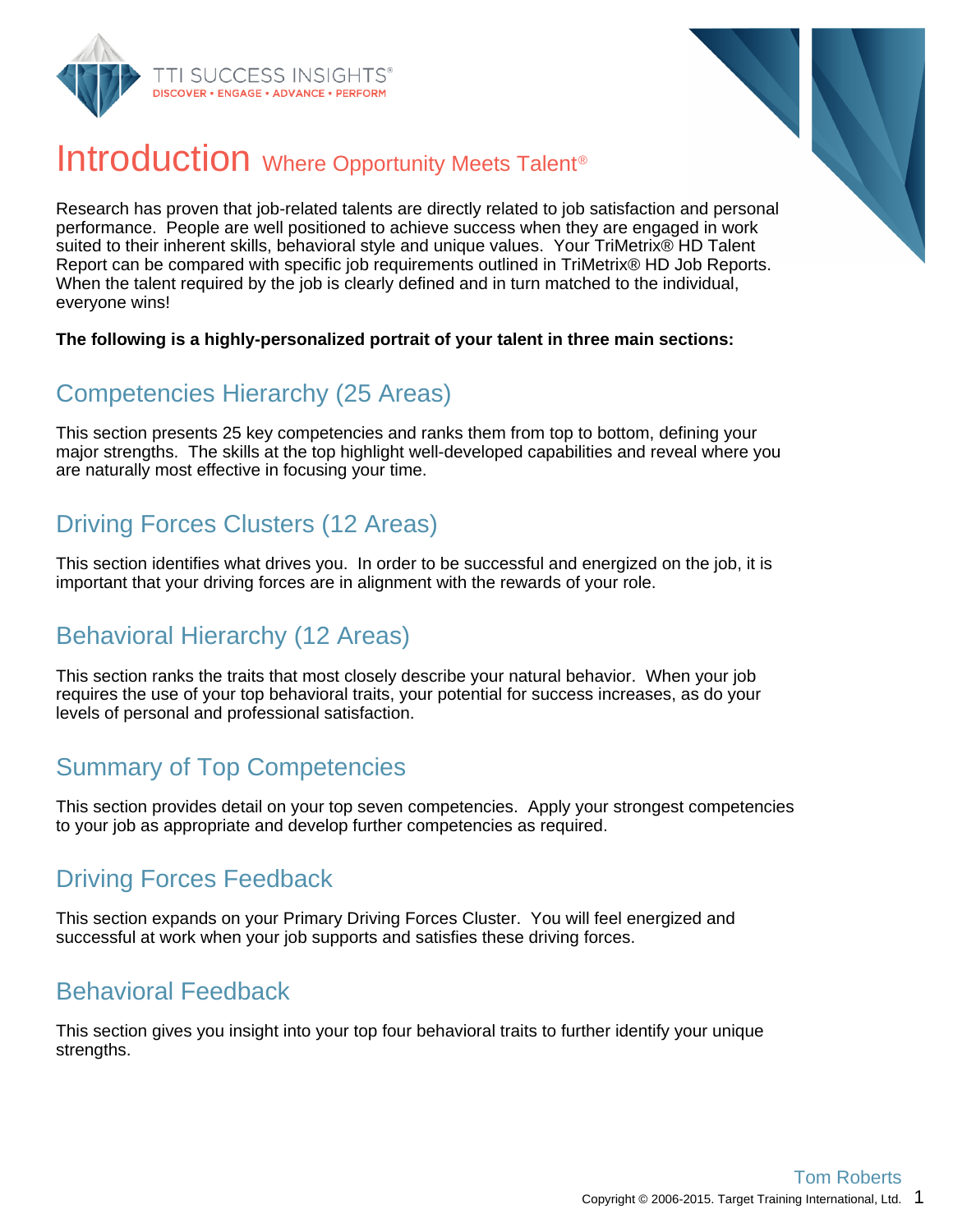

### Development Indicator

This section of your report shows your development level of 25 personal skills based on your responses to the questionnaire.

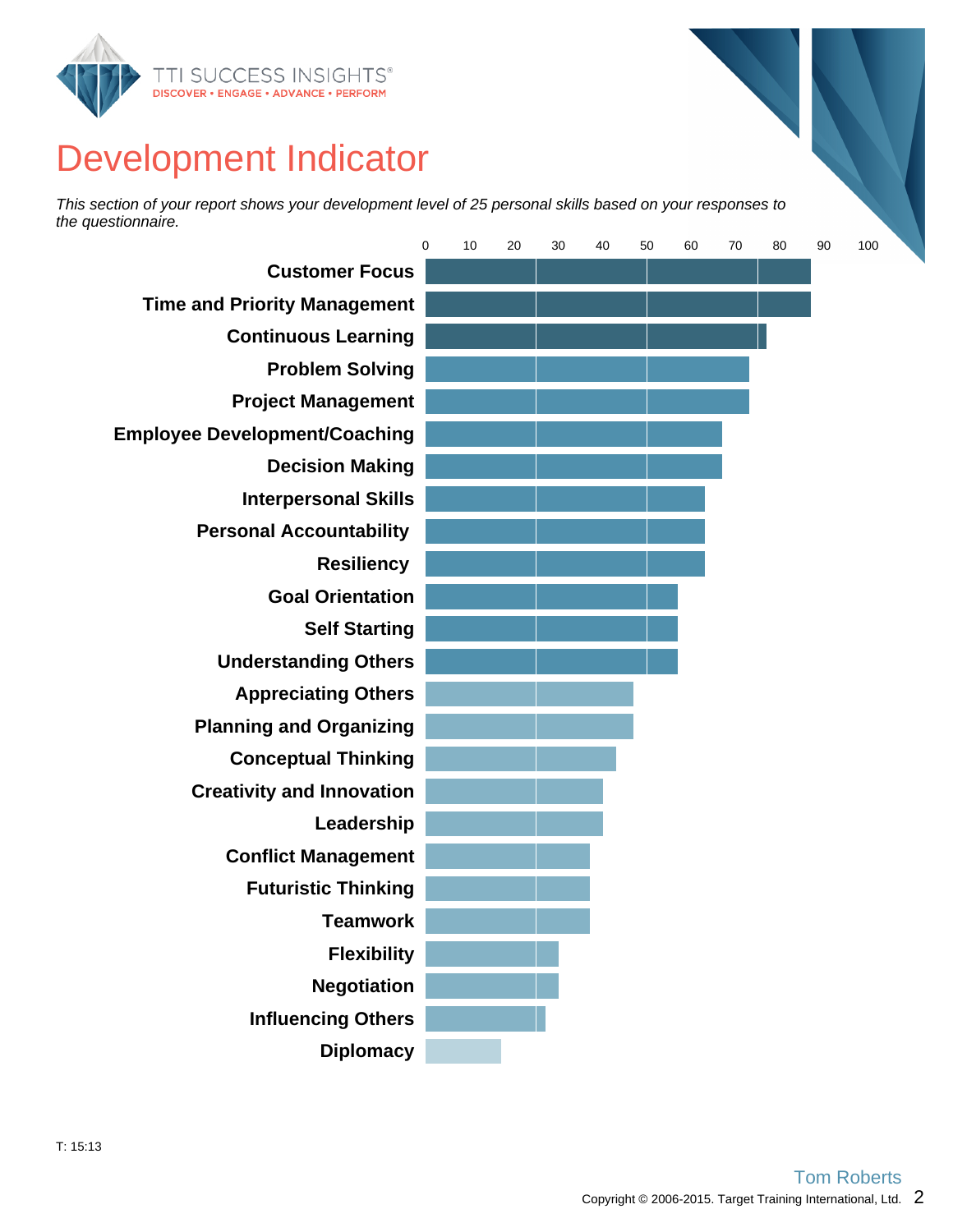

### Competencies Hierarchy

Your unique hierarchy of competencies is key to your success. Knowing what they are is essential to reaching your goals. The graphs below rank your competencies from top to bottom.

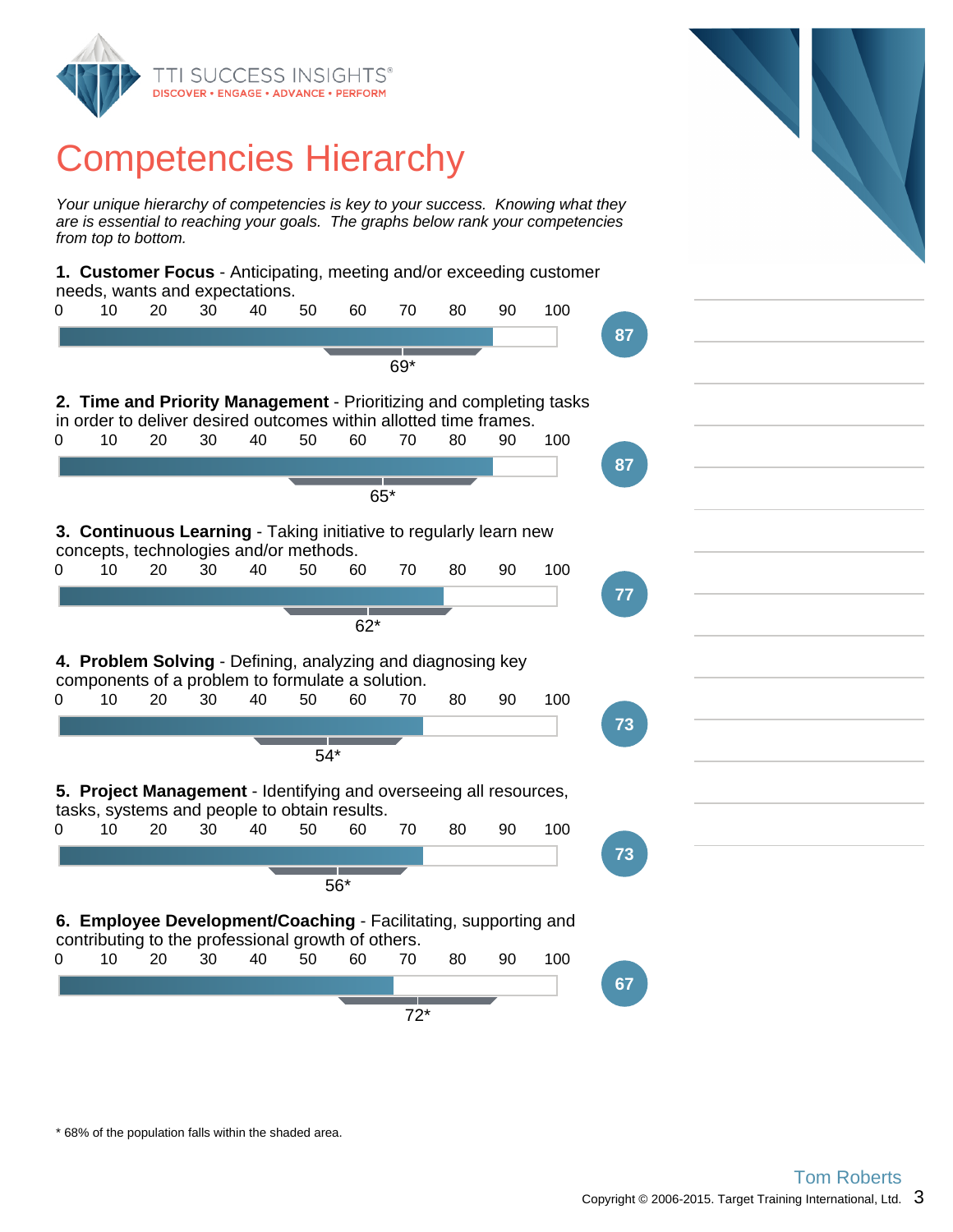

### Competencies Hierarchy

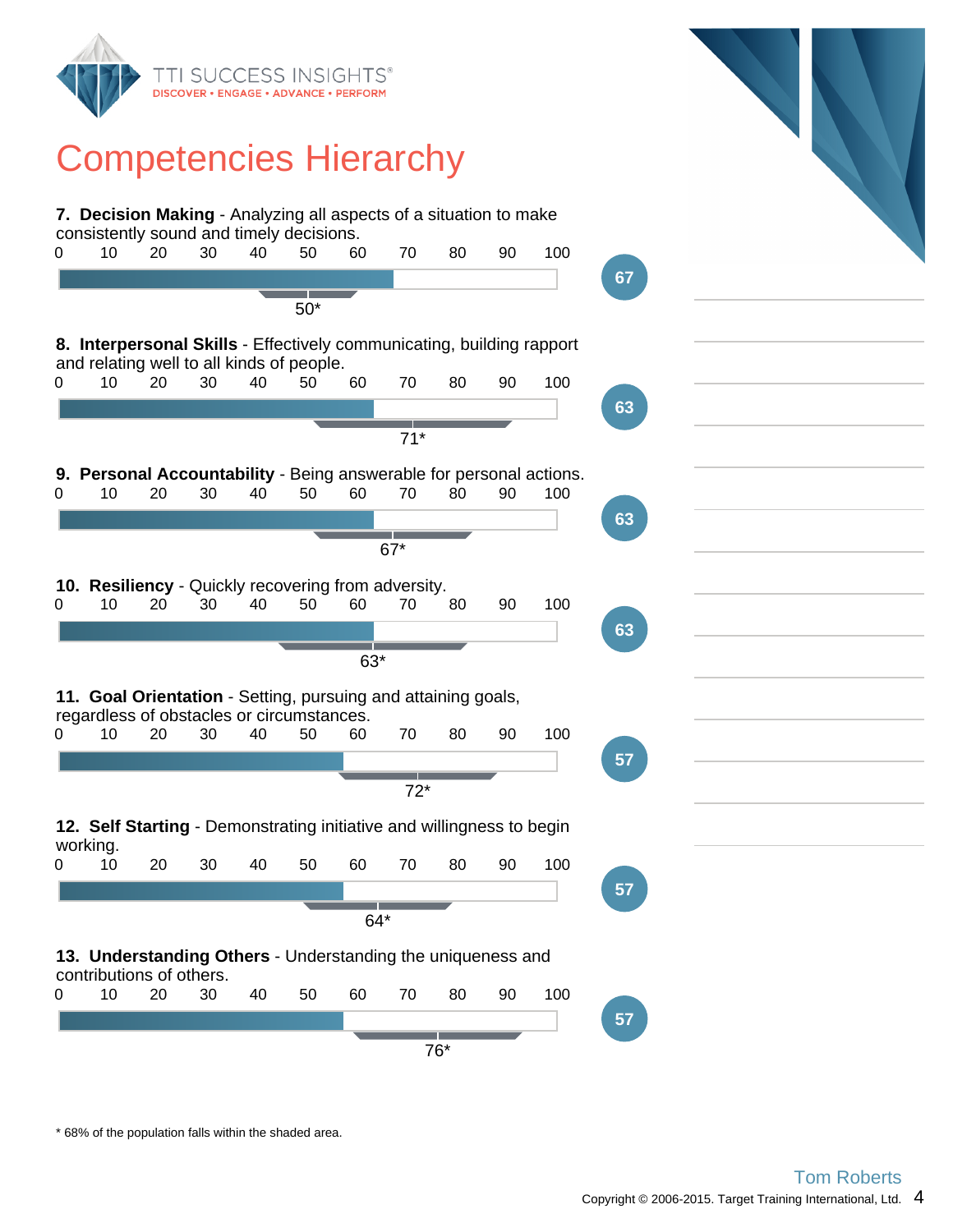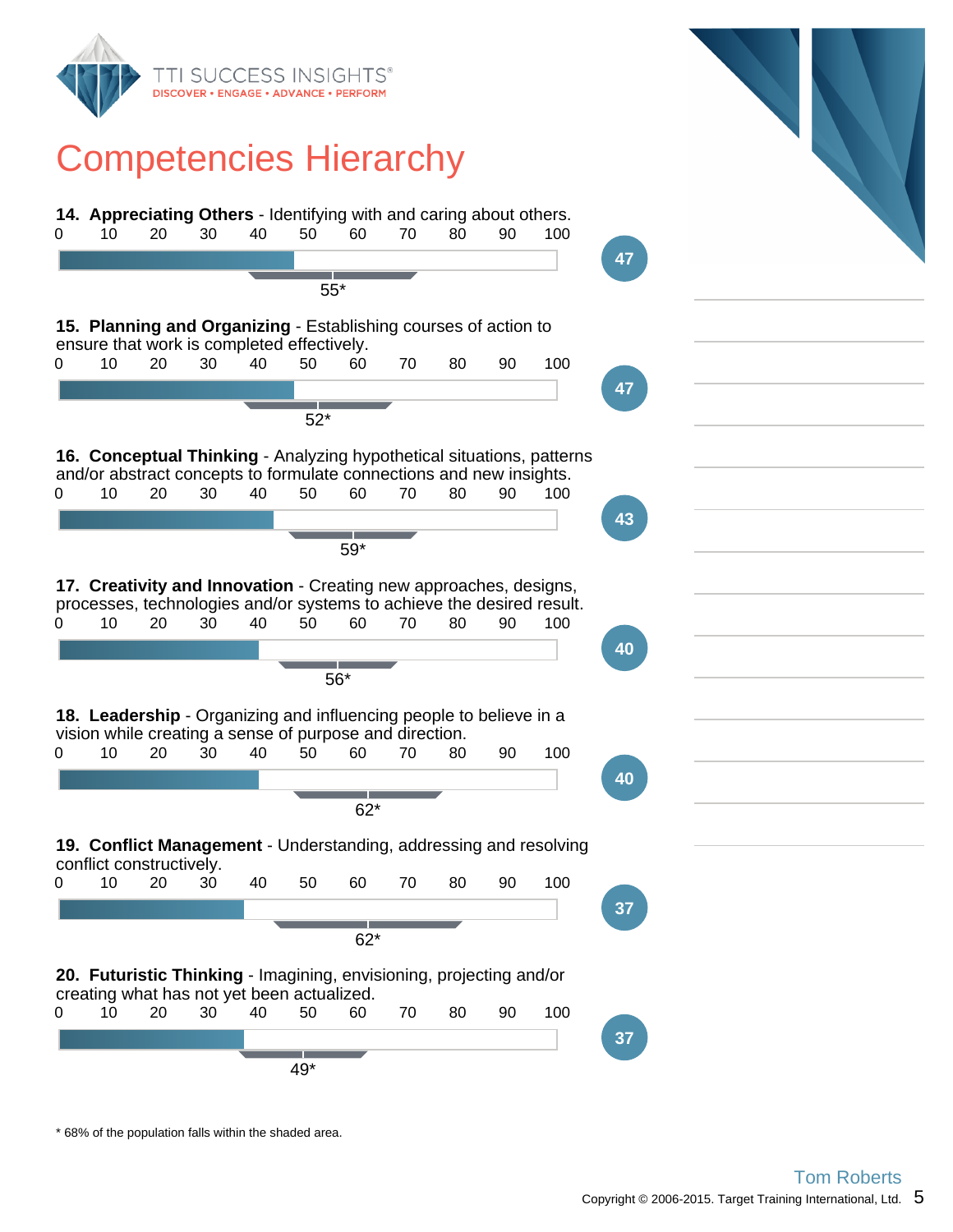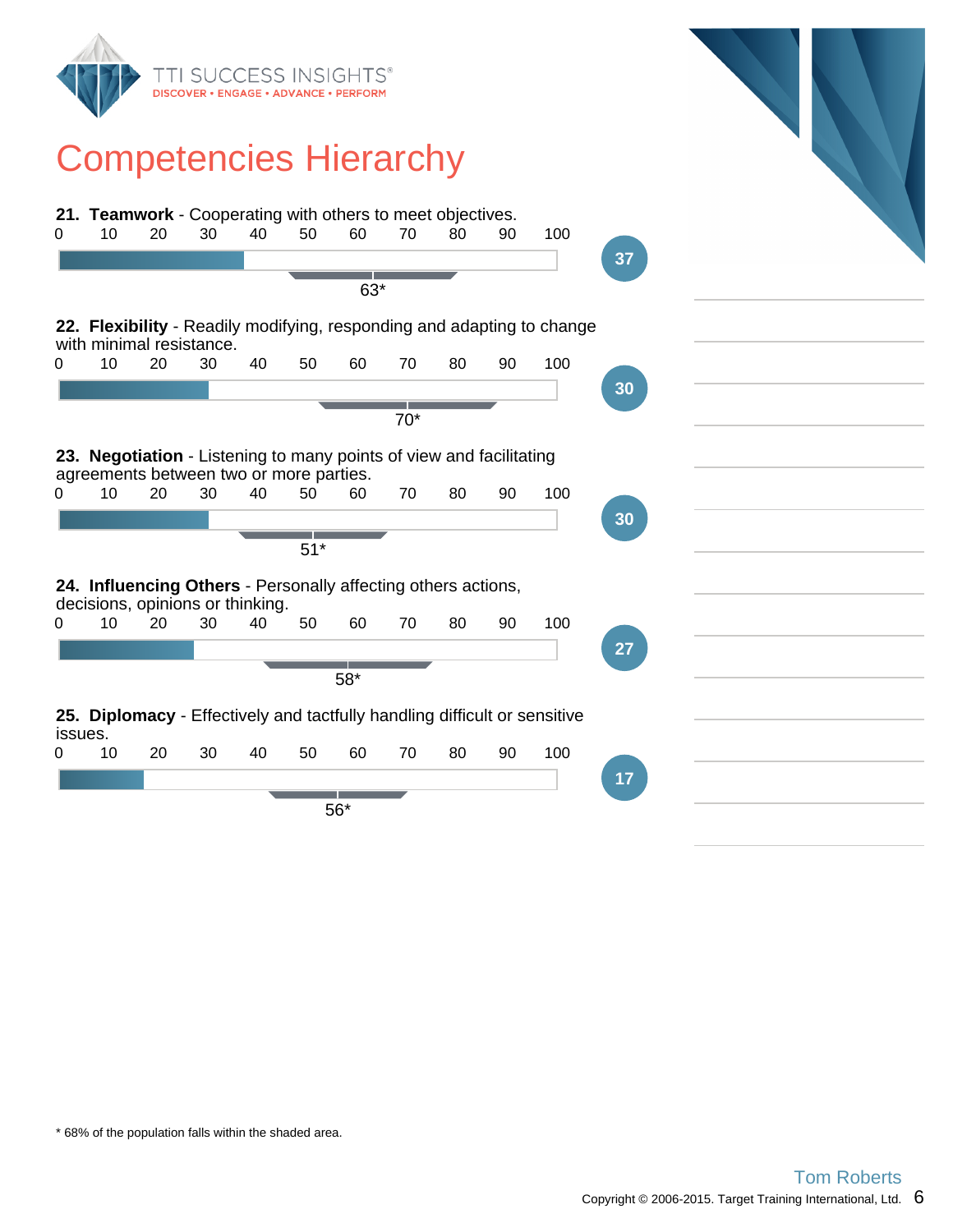



# Primary Driving Forces Cluster

Your top driving forces create a cluster of drivers that move you to action. If you focus on the cluster rather than a single driver you can create combinations of factors that are very specific to you. The closer the scores are to each other the more you can pull from each driver. Think about the driver that you can relate to most and then see how your other primary drivers can support or complement to create your unique driving force.

|                                                                                                                                                | 1. Intellectual - People who are driven by opportunities to learn, acquire<br>knowledge and the discovery of truth.            |    |       |       |       |    |    |    |    |     |    |
|------------------------------------------------------------------------------------------------------------------------------------------------|--------------------------------------------------------------------------------------------------------------------------------|----|-------|-------|-------|----|----|----|----|-----|----|
| 0                                                                                                                                              | 10                                                                                                                             | 20 | 30    | 40    | 50    | 60 | 70 | 80 | 90 | 100 |    |
|                                                                                                                                                |                                                                                                                                |    |       |       |       |    |    |    |    |     | 90 |
|                                                                                                                                                |                                                                                                                                |    |       |       | $51*$ |    |    |    |    |     |    |
| <b>2. Collaborative</b> - People who are driven by being in a supporting role and<br>contributing with little need for individual recognition. |                                                                                                                                |    |       |       |       |    |    |    |    |     |    |
| 0                                                                                                                                              | 10                                                                                                                             | 20 | 30    | 40    | 50    | 60 | 70 | 80 | 90 | 100 |    |
|                                                                                                                                                |                                                                                                                                |    |       |       |       |    |    |    |    |     | 88 |
|                                                                                                                                                |                                                                                                                                |    | $35*$ |       |       |    |    |    |    |     |    |
| 3. Harmonious - People who are driven by the experience, subjective<br>viewpoints and balance in their surroundings.                           |                                                                                                                                |    |       |       |       |    |    |    |    |     |    |
| 0                                                                                                                                              | 10                                                                                                                             | 20 | 30    | 40    | 50    | 60 | 70 | 80 | 90 | 100 |    |
|                                                                                                                                                |                                                                                                                                |    |       |       |       |    |    |    |    |     | 83 |
|                                                                                                                                                |                                                                                                                                |    | $33*$ |       |       |    |    |    |    |     |    |
|                                                                                                                                                | 4. Receptive - People who are driven by new ideas, methods and opportunities<br>that fall outside a defined system for living. |    |       |       |       |    |    |    |    |     |    |
| 0                                                                                                                                              | 10                                                                                                                             | 20 | 30    | 40    | 50    | 60 | 70 | 80 | 90 | 100 |    |
|                                                                                                                                                |                                                                                                                                |    |       |       |       |    |    |    |    |     | 64 |
|                                                                                                                                                |                                                                                                                                |    |       | $44*$ |       |    |    |    |    |     |    |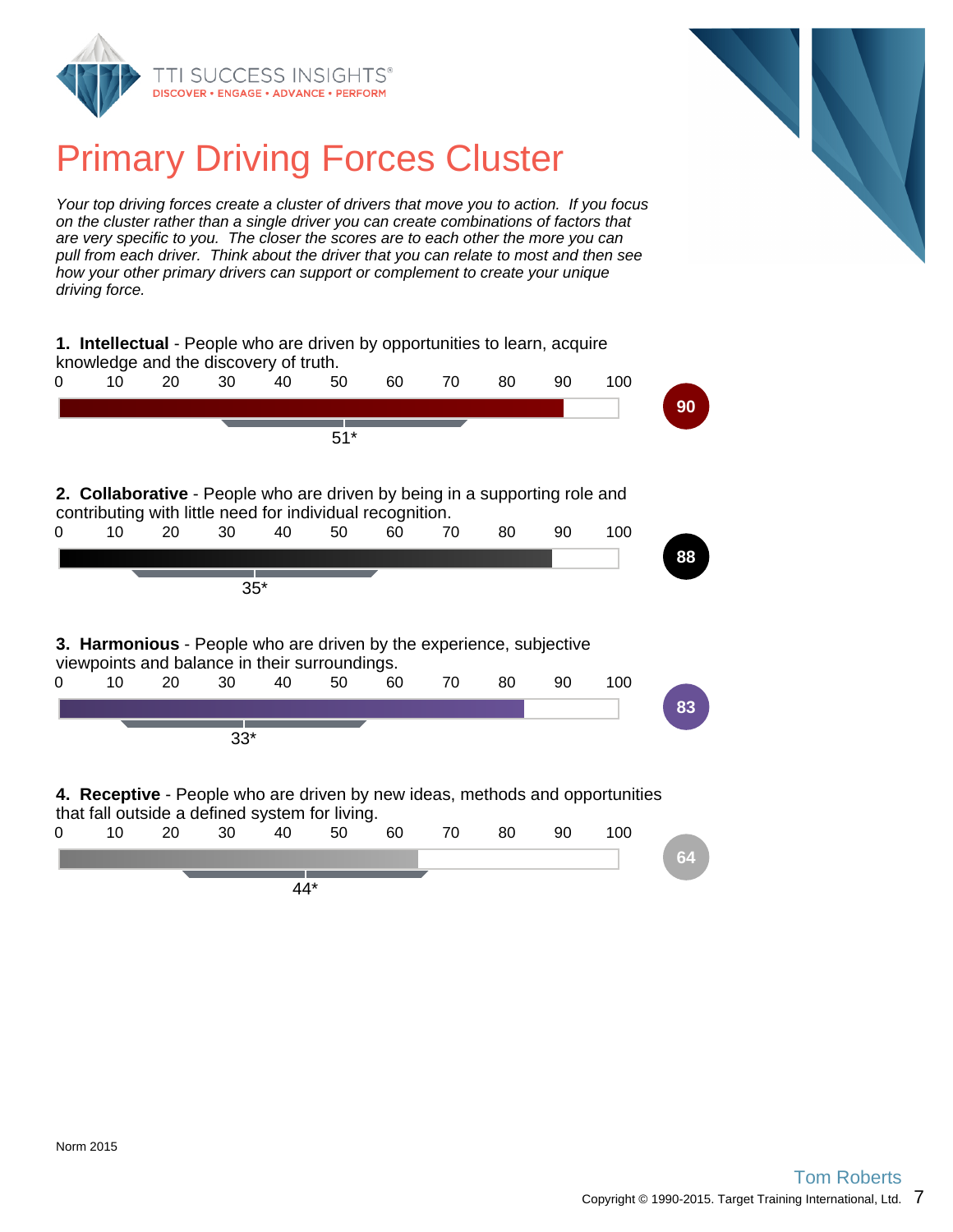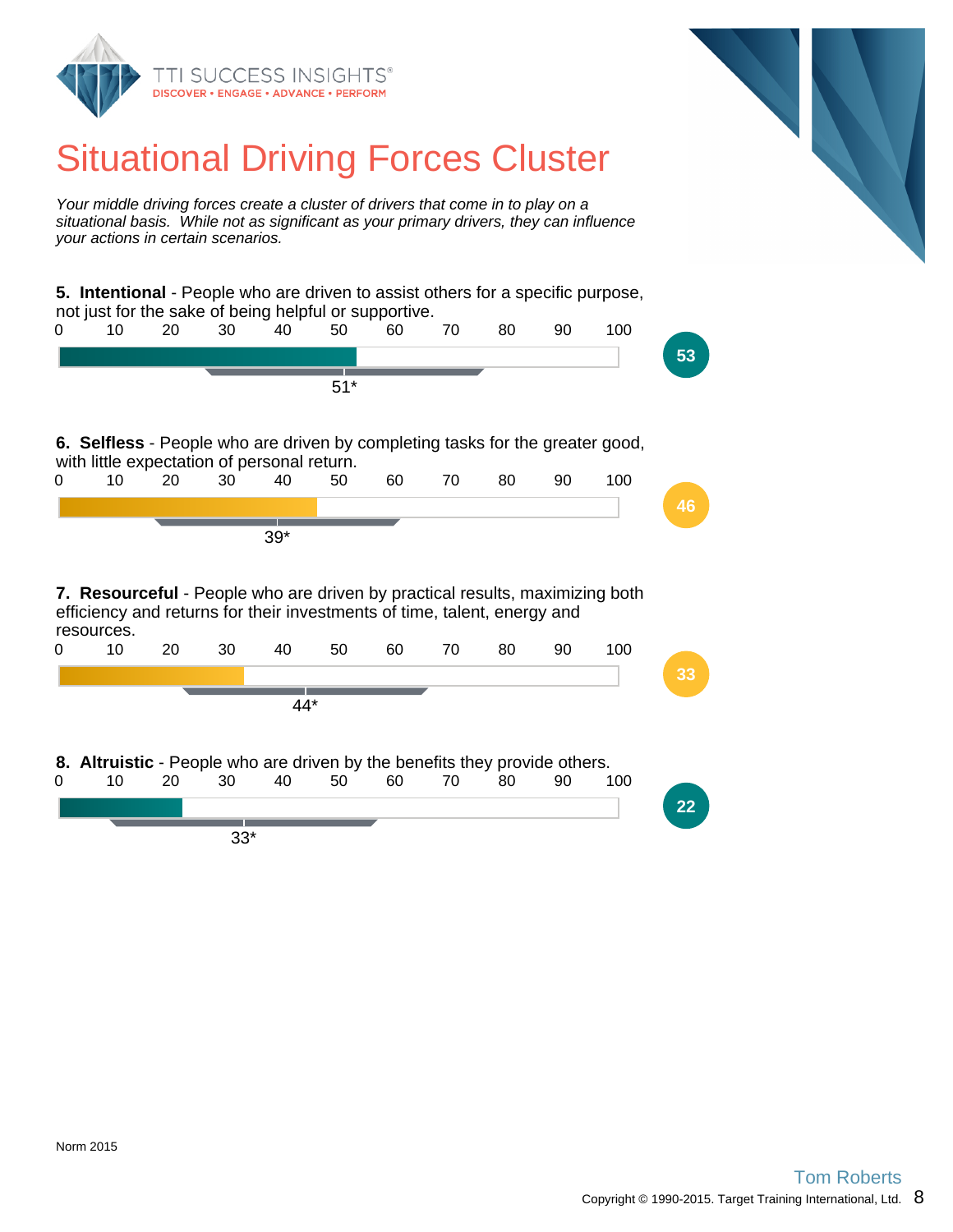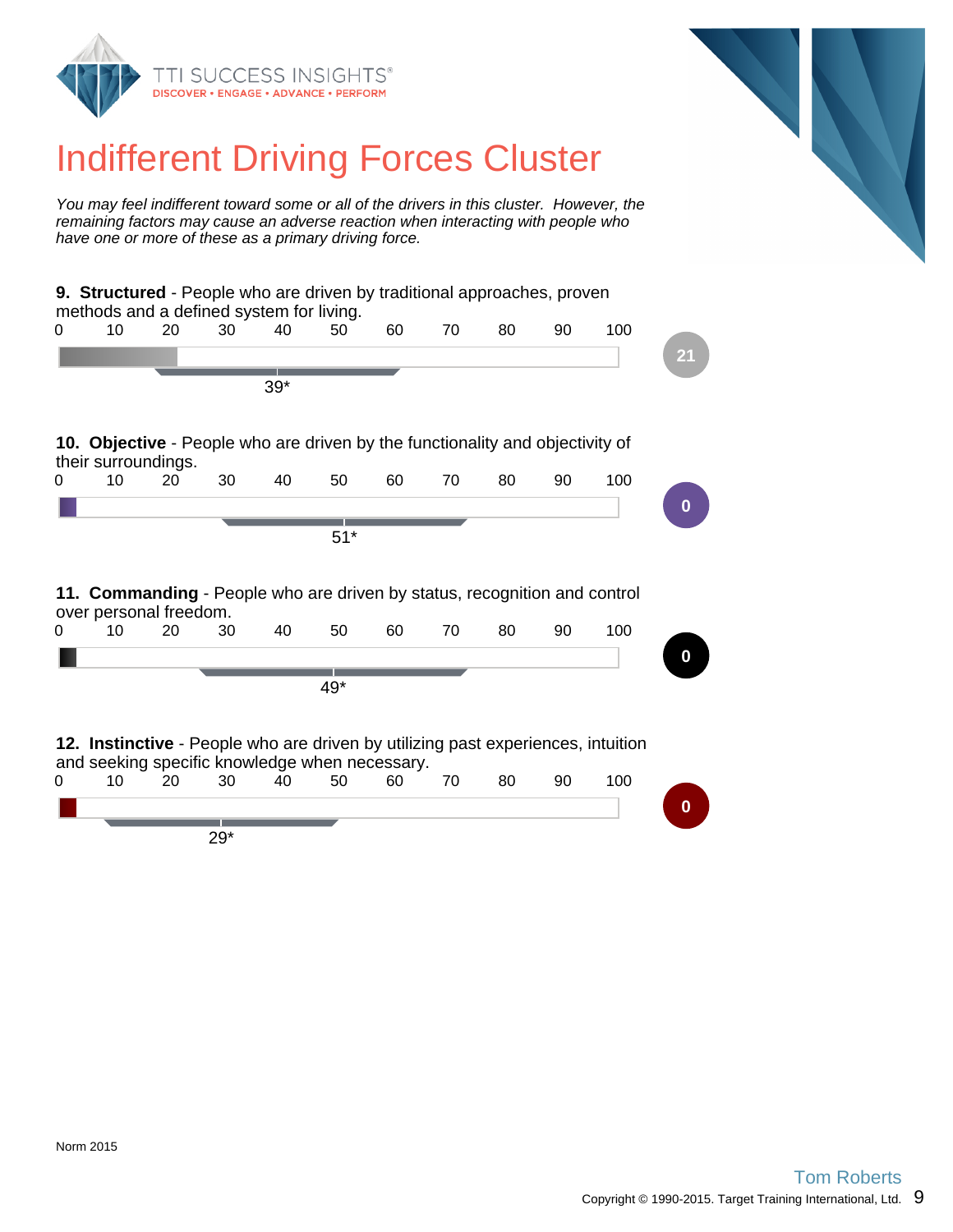

# Behavioral Hierarchy

Your observable behavior and related emotions contribute to your success on the job. When matched to the job, they play a large role in enhancing your performance. The list below ranks your behavioral traits from the strongest to the weakest.

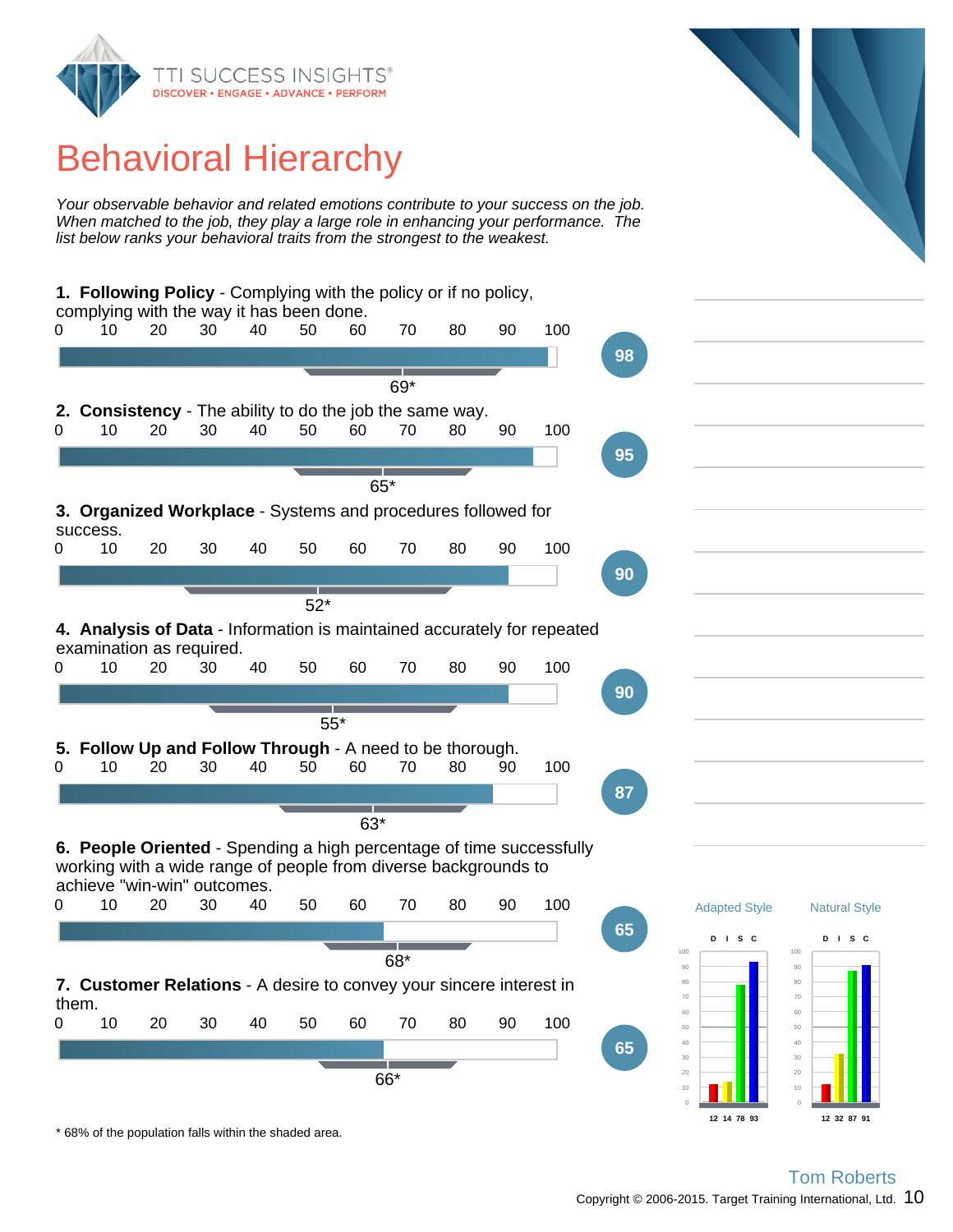

\* 68% of the population falls within the shaded area. SIA: 12-14-78-93 (21) SIN: 12-32-87-91 (21)

**12 14 78 93**

**12 32 87 91**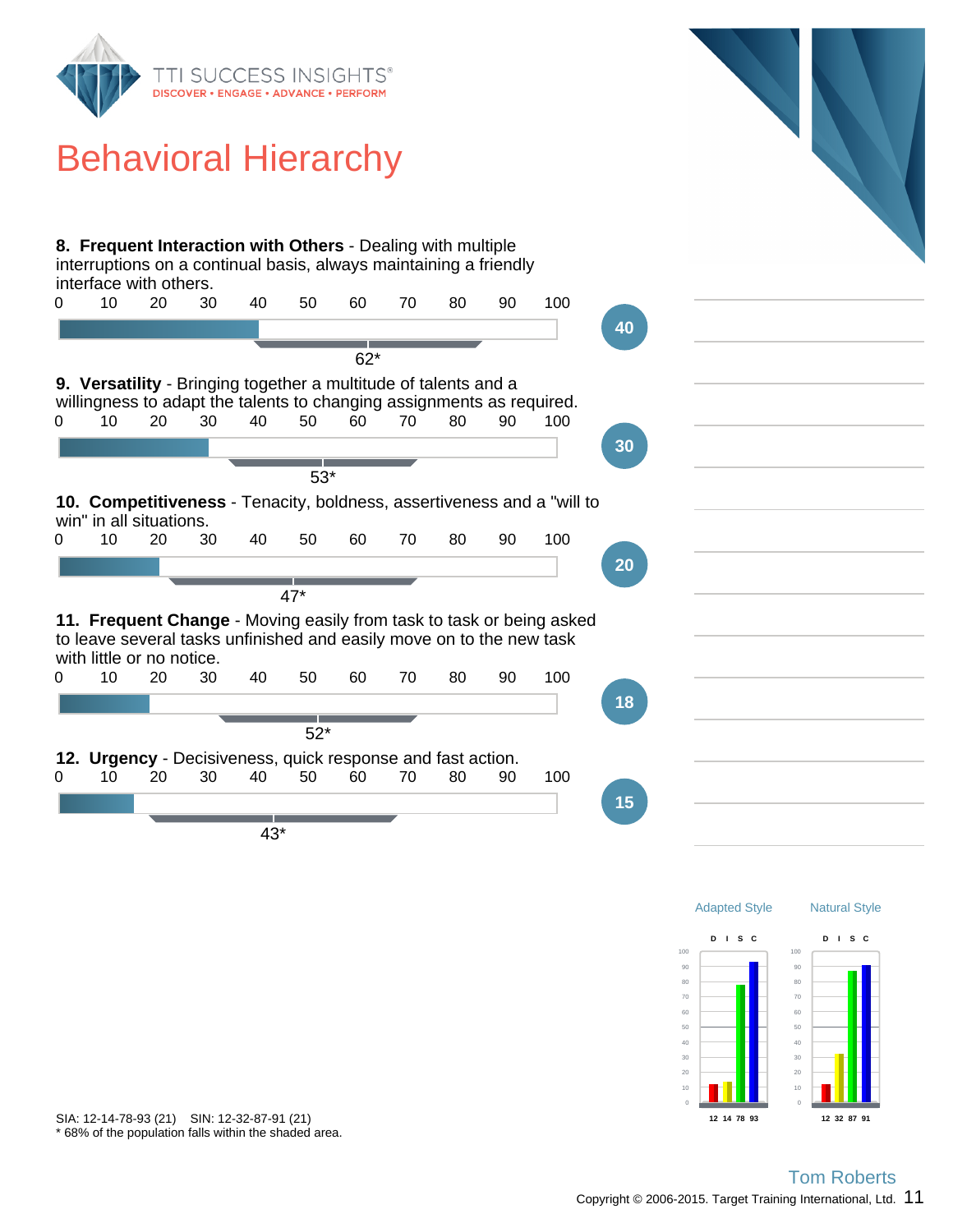

# Summary of Top Competencies

Your unique hierarchy of competencies is key to your success. Knowing what they are is essential to reaching your goals. The following are your 7 highest-ranked competencies:

- 1. Customer Focus: Anticipating, meeting and/or exceeding customer needs, wants and expectations.
	- Strives to anticipate, identify and understand customers' wants, needs  $\bullet$ and concerns.
	- Responds to customers with a sense of urgency.
	- Follows through on customer requests.
	- Is patient and courteous with customers.  $\bullet$
	- Resolves issues and complaints to the satisfaction of customers.  $\bullet$
	- $\bullet$ Expends extraordinary effort to satisfy customers.
	- Develops relationships with customers.  $\bullet$
	- Partners with customers to assist them in achieving their objectives.  $\bullet$
	- Acts as an advocate for customers' needs.  $\bullet$
	- $\bullet$ Takes professional risks for the sake of customers' needs.
- 2. Time and Priority Management: Prioritizing and completing tasks in order to deliver desired outcomes within allotted time frames.
	- Effectively manages difficulties and delays to complete tasks on time.  $\bullet$
	- $\bullet$ Effectively manages time and priorities to meet deadlines.
	- Presents completed tasks on or before the deadline.  $\bullet$
	- Demonstrates an ability to maintain deadlines in the midst of crisis.  $\bullet$
	- $\bullet$ Strives to improve prioritization.
	- Balances timelines and desired outcomes.
	- Takes initiative and prioritizes tasks to stay on schedule.  $\bullet$
	- Accepts responsibility for deadlines and results.  $\bullet$
	- $\bullet$ Creates an environment conducive to effectiveness.
	- Reduces the amount of time spent on non-priorities.
- 3. Continuous Learning: Taking initiative to regularly learn new concepts, technologies and/or methods.
	- Demonstrates curiosity and enthusiasm for learning.
	- Takes initiative in acquiring and mastering the skills and knowledge requirements of a position.
	- Keeps abreast of current or new information through reading and other learning methods.
	- Actively interested in new technologies, processes and methods.  $\bullet$
	- $\bullet$ Welcomes or seeks assignments requiring new skills and knowledge.
	- Expends considerable effort and/or time on learning.  $\bullet$
	- Genuinely enjoys learning.  $\bullet$
	- Identifies opportunities to gain knowledge.  $\bullet$
	- May be considered a knowledgeable resource by others.
	- Enjoys new resources or methods for learning.  $\bullet$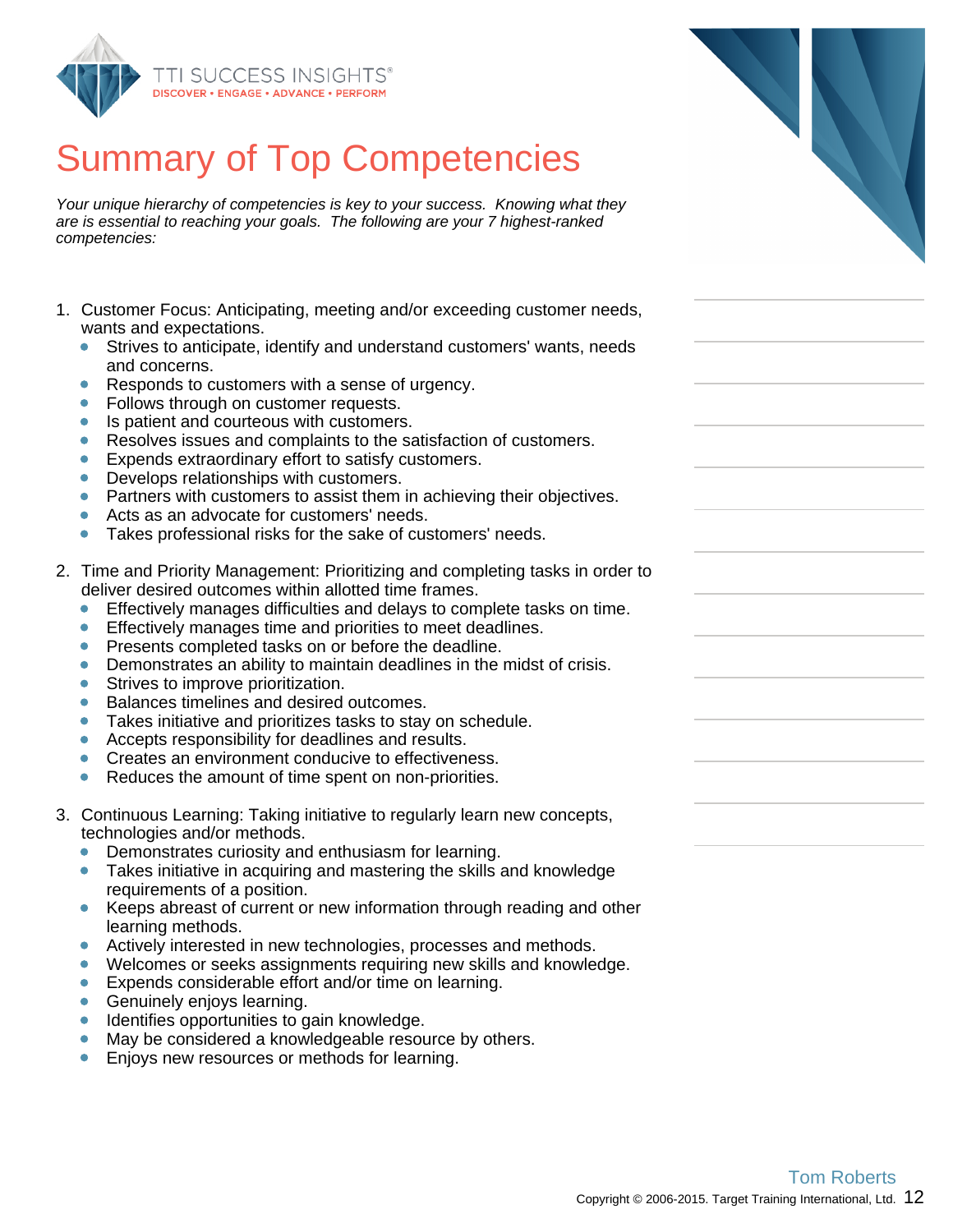

# Summary of Top Competencies

- 4. Problem Solving: Defining, analyzing and diagnosing key components of a problem to formulate a solution.
	- $\bullet$ Anticipates, identifies and resolves problems or obstacles.
	- Utilizes logical processes to analyze and solve problems.
	- Defines the causes, effects, impact and scope of problems.  $\bullet$
	- Identifies the multiple components of problems and their relationships.  $\bullet$
	- Prioritizes steps to a solution.  $\bullet$
	- Defines and develops criteria for optimum solutions.
	- Evaluates the potential impact of possible solutions.
	- Looks for specific goals, clearly defined solution paths, and/or clear expected solutions.
	- $\bullet$ Allows for initial planning including some abstract thinking to come up with creative solutions.
	- Understands and defines the problem before jumping to a solution.  $\bullet$
- 5. Project Management: Identifying and overseeing all resources, tasks, systems and people to obtain results.
	- Identifies all required components to achieve goals, objectives or results.
	- $\bullet$ Demonstrates the ability to utilize the right people to complete the project.
	- Establishes high performance standards.
	- Holds people accountable and is focused on goals and priorities.  $\bullet$
	- ŏ Identifies barriers to objectives and removes them.
	- Delegates appropriate responsibilities and authority.  $\bullet$
	- Ensures adequate resources are available to achieve objectives.  $\bullet$
	- Makes decisions that benefit the outcome of the project.
	- Plans, organizes, motivates and controls resources, procedures and  $\bullet$ protocols to achieve specific goals.
	- $\bullet$ Maintains the objectives while honoring designated constraints.
- 6. Employee Development/Coaching: Facilitating, supporting and contributing to the professional growth of others.
	- Inspires confidence in others' ability to grow professionally.  $\bullet$
	- ò Identifies and facilitates developmental opportunities.
	- Encourages initiative and improvement.  $\bullet$
	- Provides opportunities for enhancement.  $\bullet$
	- Gives new and challenging work assignments.  $\bullet$
	- $\bullet$ Acknowledges and praises improvements.
	- Supports, coaches and mentors the development of others.
	- Views mistakes as opportunities for learning.  $\bullet$
	- Promotes learning and professional growth.
	- Understands the uniqueness and current level of each participant.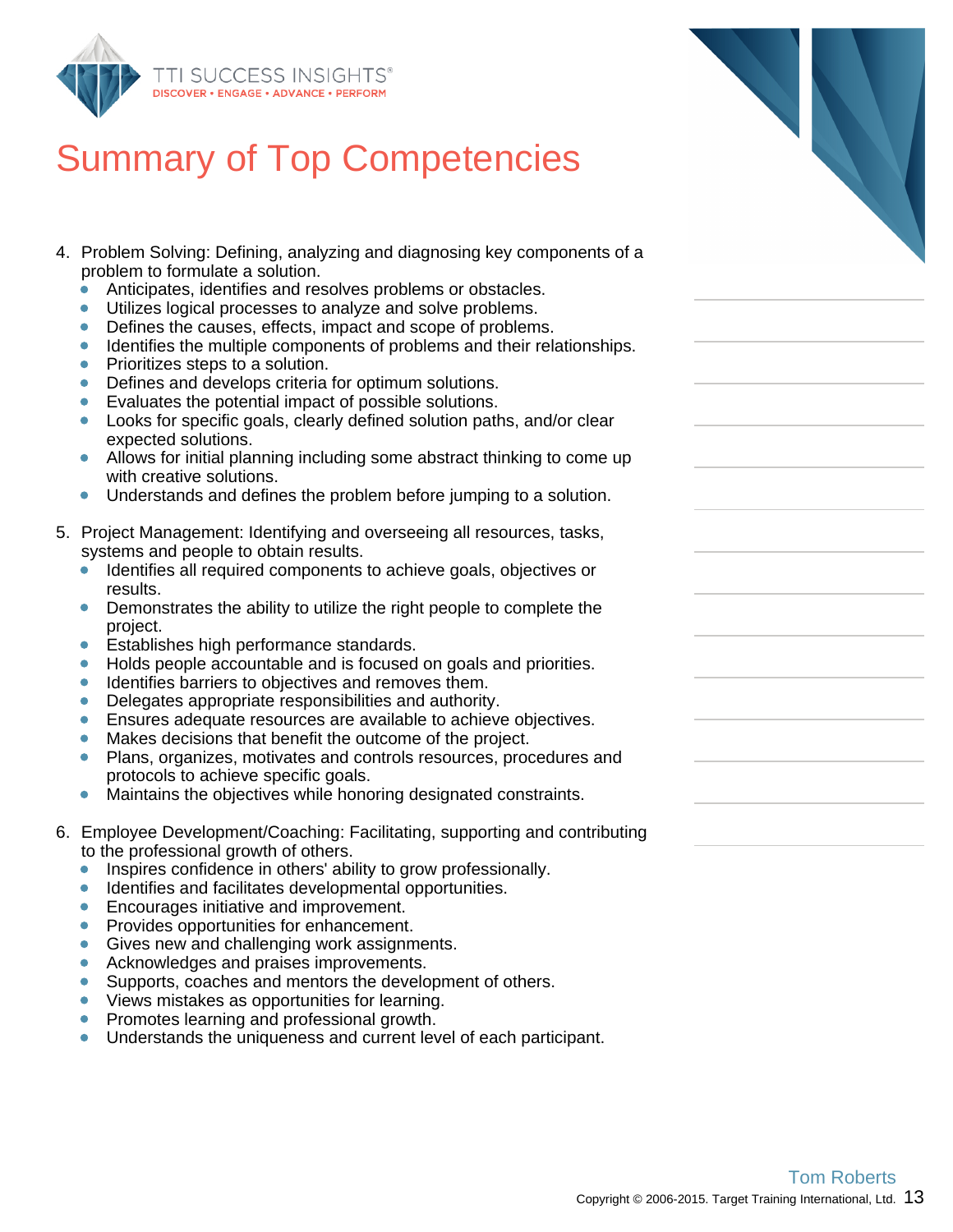

# Summary of Top Competencies

- 7. Decision Making: Analyzing all aspects of a situation to make consistently sound and timely decisions.
	- $\bullet$ Demonstrates an ability to make thorough decisions in a timely manner.
	- Gathers relevant input and develops a rationale for making decisions.
	- Evaluates the impact or consequences of decisions before making them.
	- Acts decisively once all aspects have been analyzed.  $\bullet$
	- $\bullet$ Focuses on timely decisions after the situations have been completely diagnosed.
	- $\bullet$ Willing to update decisions if more information becomes available.
	- Provides a rationale for decisions when necessary.  $\bullet$
	- Systematically analyzes information before making a decision.  $\bullet$
	- Looks at all aspects of a situation including historical components.
	- $\bullet$ Asks the right questions rather than making assumptions to produce a timely decision.

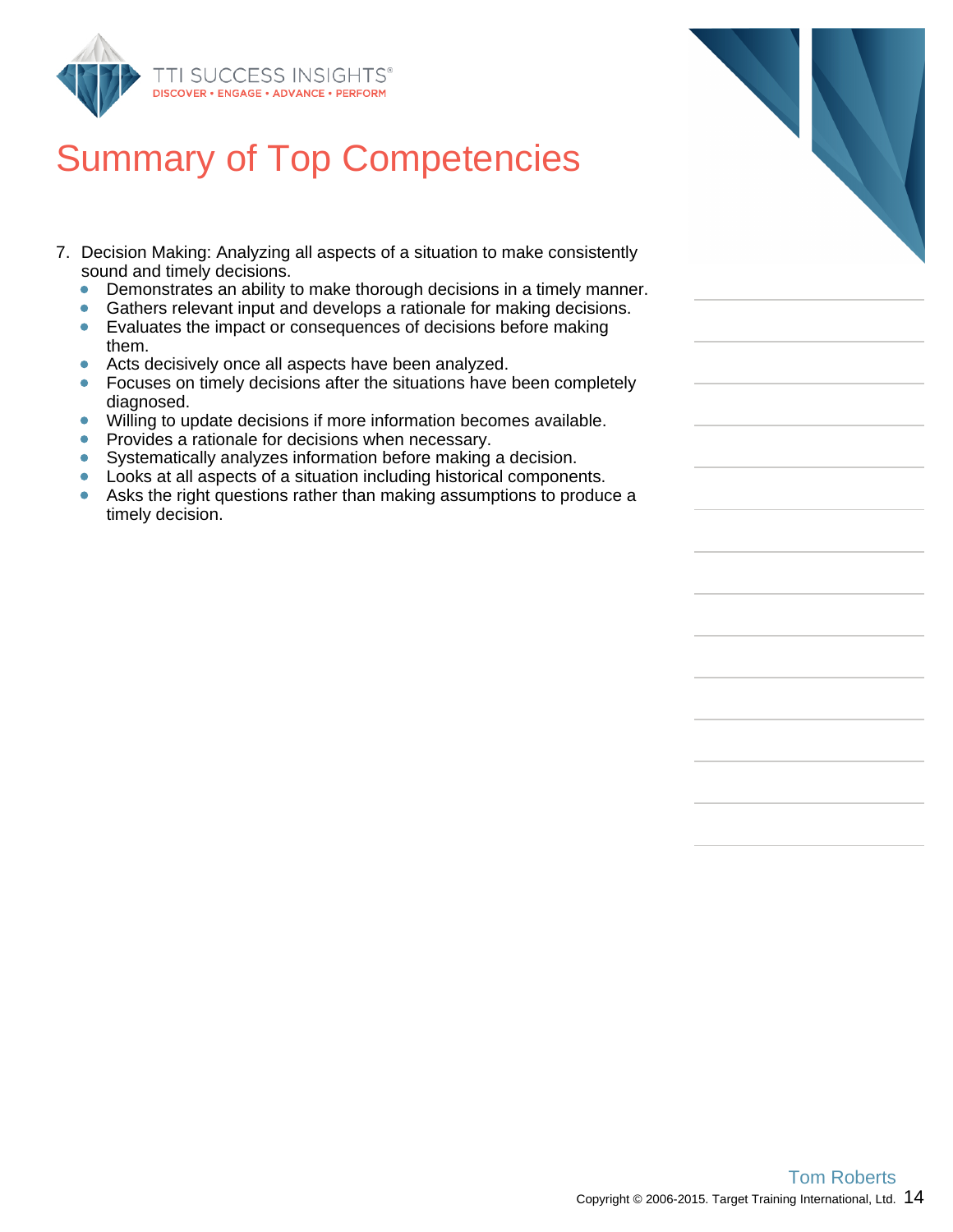

# Driving Forces Feedback

Your motivation to succeed is, in part, determined by your underlying driving forces. You will feel energized and successful at work when your job supports and satisfies these driving forces. The following 4 factors make up your primary driving forces cluster.

- 1. Intellectual
	- You are driven by opportunities to learn, acquire knowledge and the discovery of truth.
- 2. Collaborative
	- You are driven by being in a supporting role and contributing with little need for individual recognition.
- 3. Harmonious
	- You are driven by the experience, subjective viewpoints and balance in  $\bullet$ your surroundings.
- 4. Receptive
	- You are driven by new ideas, methods and opportunities that fall  $\bullet$ outside a defined system for living.

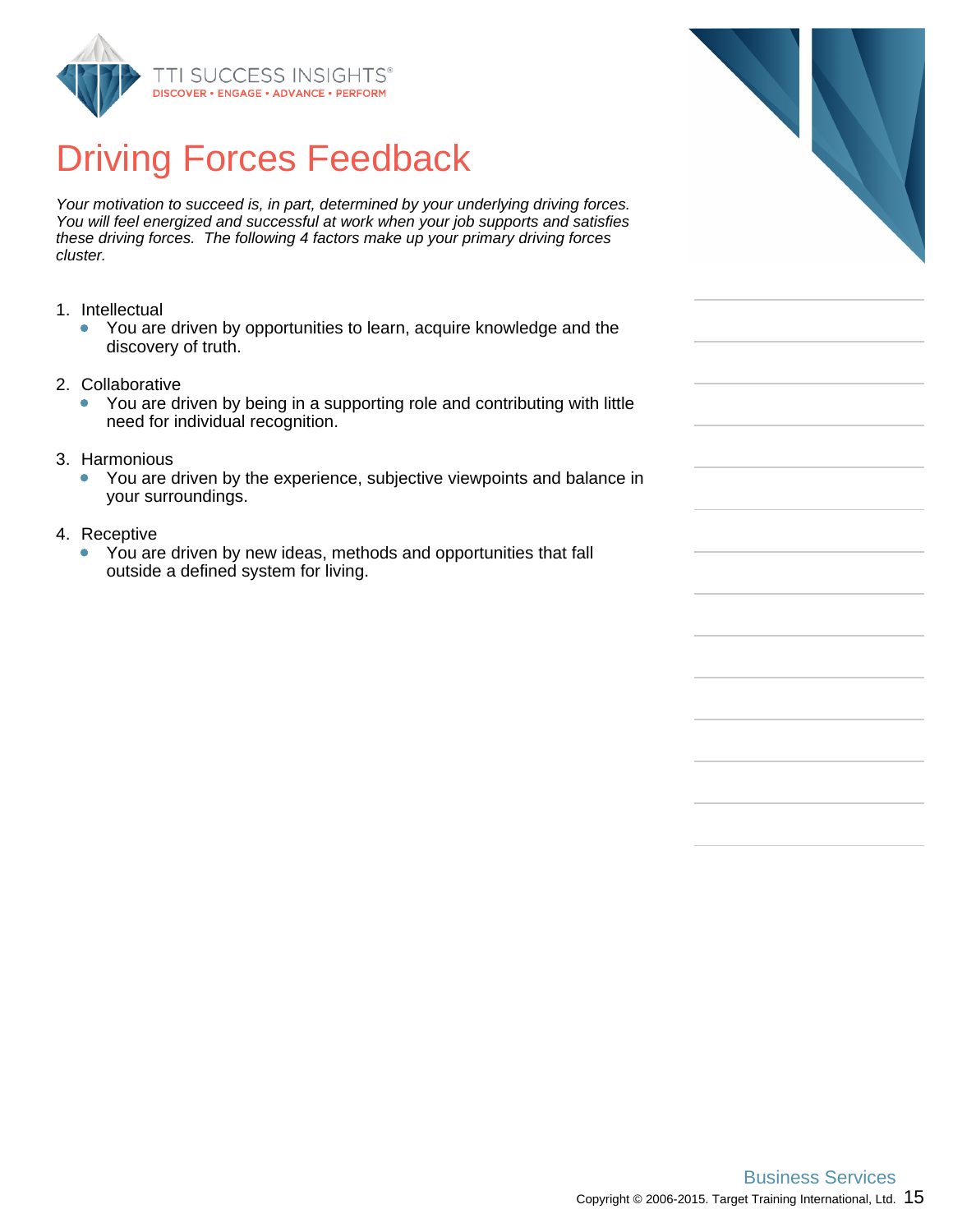

# Driving Forces Feedback

Tom sees himself as an intellectual and will seek opportunities to bring new information to the organization. He will continue researching until all information is discovered. He can set aside his own agenda for the good of the company. He will relinquish control as long as the task at hand is completed to his standards. Tom tends to feel more productive when Tom looks and feels good. Form and harmony provide him with an experience to remember. He tends to seek new methods and ways to expand his future opportunities. He tends to overlook traditions or boundaries to complete a task. Tom's intention to help others is determined on an individual basis. He will be generous with time, research and information if the cause appeals to his own self-interest. He evaluates situations and may not feel the need for a return on investment. He tends to give freely of time, talent and resources, but may still value a return on his investment.

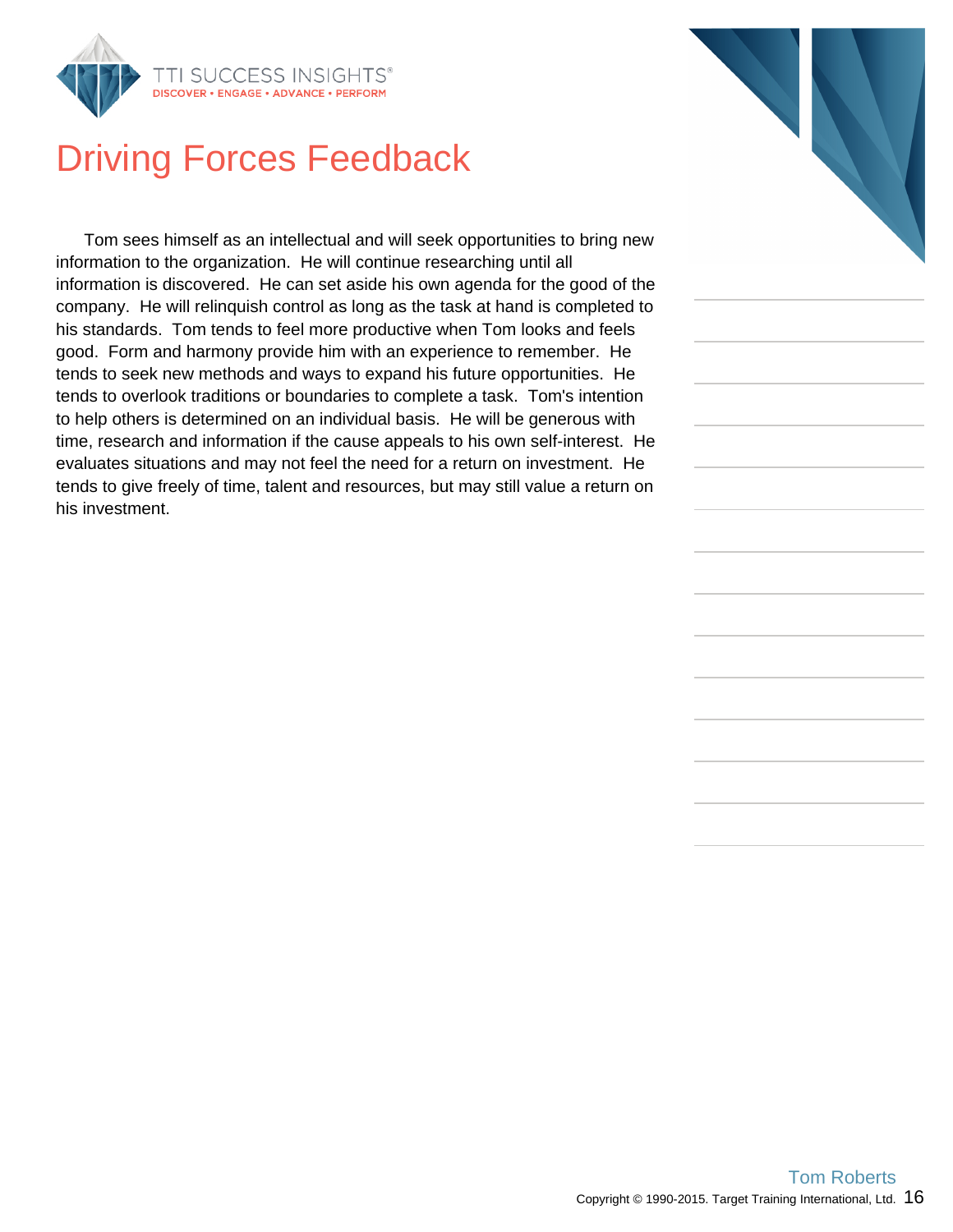

# Behavioral Feedback

Your observable behavior and related emotions contribute to your success on the job. When matched to the job, they play a large role in enhancing your performance. The following are your 3 highest ranked behavioral traits:

- 1. Following Policy
	- You excel when it comes to compliance with a policy, or in the absence of policy, complying with the way it has been done in the past. You are a critical thinker who maintains high standards and accuracy.
- 2. Consistency
	- You thrive in an environment where lasting and meaningful success  $\bullet$ requires sustained and consistent effort. You demonstrate the ability to be consistent and to maintain quality.
- 3. Organized Workplace
	- Your strength lies in accurate record keeping and planning. Your successful performance depends on established systems and procedures and is tied to careful organization of activities, tasks, and projects.
- 4. Analysis of Data
	- You are able to analyze and challenge a large number of details, data, and facts prior to making decisions. In addition, you are able to accurately maintain those records for repeated examination.



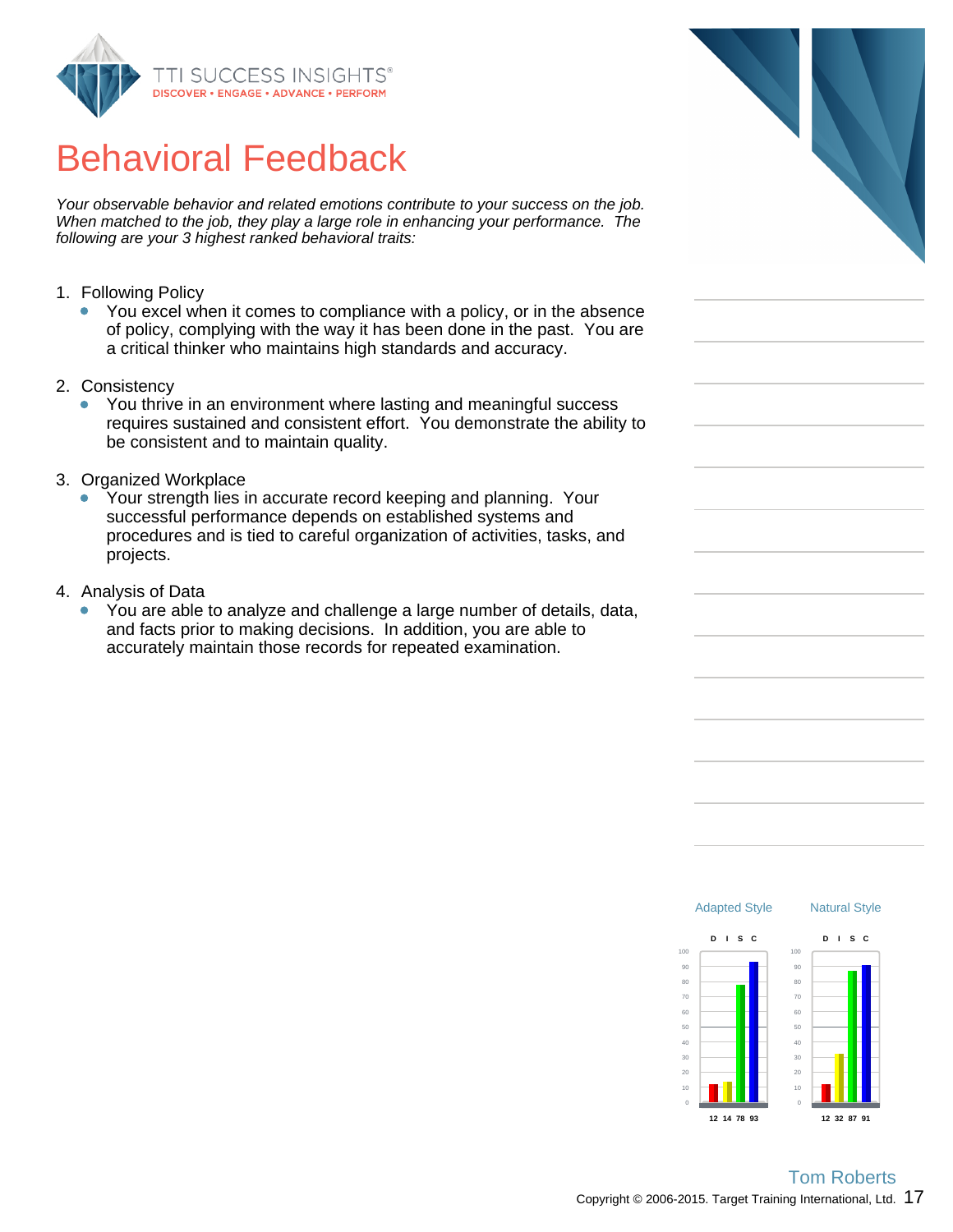

### Behavioral Feedback

Tom tends to be his own worst critic constantly reminding himself that he could have done better if given more time. He prefers that things be orderly and he will approach work in a systematic manner. In conflict situations, Tom usually remains calm and cool-headed. When things calm down, however, he may suffer some delayed reaction. He keeps his equipment in good working order and likes others who also use the equipment to share the same concern. Tom may be overly sensitive to criticism of his work. If you do comment on his work you had better be right, since he may not take criticism lightly. He wants the safety features on his equipment to be in good working order. Because of high expectations of his own job performance, Tom may sometimes feel that other workers cannot perform up to his standards. He wants to be seen as a responsible person and will avoid behavior that could be seen by others as irresponsible.